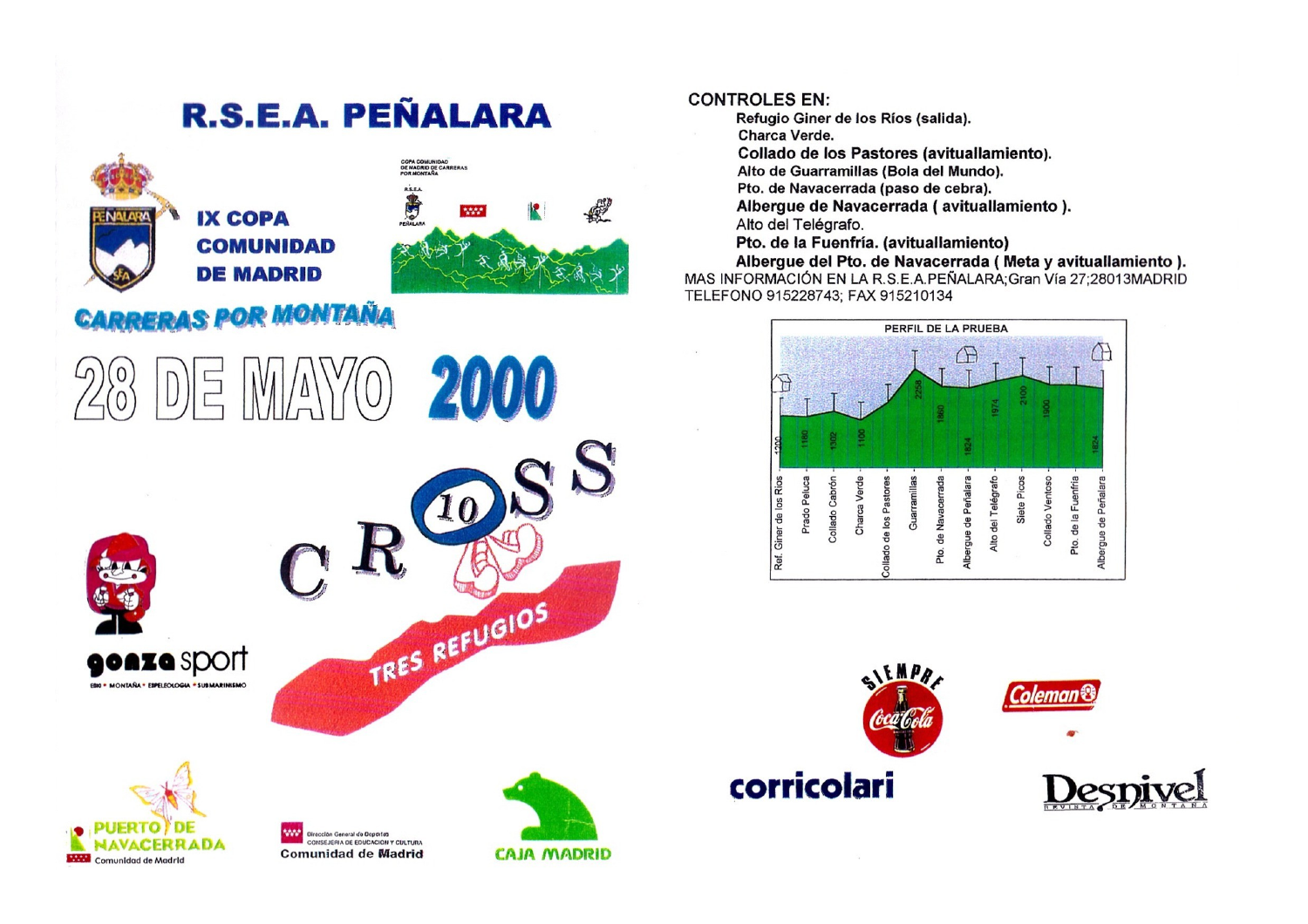| X CROSS 3 REFUGIOS - 28 MAYO 2000 |                |                                          |               |                  |                              |
|-----------------------------------|----------------|------------------------------------------|---------------|------------------|------------------------------|
|                                   | <b>PST DRS</b> | <b>NOMBRE Y APELLIDOS</b>                | <b>TIEMPO</b> | <b>CATEGORIA</b> | <b>CLUB</b>                  |
| $\mathbf 1$                       |                | <b>JUAN MANUEL AGEJAS DOMINGUEZ</b>      | 1H 54:25      | <b>ABM</b>       | A. D. MARATHON               |
| 2 <sup>1</sup>                    |                | <b>CARLOS SANTAMARIA MEDEL</b>           | 1H 55:26      | <b>ABM</b>       | <b>PUENTE ROMANILLOS</b>     |
| 3                                 |                | <b>LORENZO BERMEJO GAMELLA</b>           | 1H 56:32      | <b>ABM</b>       | <b>RODPER</b>                |
| 4                                 |                | <b>JOSE MARIA FERNANDEZ ATIENZA</b>      | 2H 02:54      | <b>ABM</b>       | <b>ADAL LANZAROTE</b>        |
| 5                                 |                | <b>JOSE LUIS CARRERA JIMENEZ</b>         | 2H 03:16      | <b>ABM</b>       | <b>AT. COSLADA - CSIC</b>    |
| 6                                 |                | <b>FERNANDO SOLIS RUIZ</b>               | 2H 04:20      | <b>ABM</b>       | <b>ARTYNEON</b>              |
| $\overline{7}$                    |                | <b>ALFREDO LOPEZ MAJADA</b>              | 2H 06:13      | <b>ABM</b>       | C. D. E. LA PEDRIZA          |
| 8                                 |                | PEDRO MANUEL GOMEZ PASTOR                | 2H 06:44      | <b>ABM</b>       | R. S. E. A. PEÑALARA         |
| 9                                 |                | <b>MIGUEL ANGEL PERDIGUERO RODRIGUEZ</b> | 2H 10:44      | <b>VAM</b>       | <b>BIKILA</b>                |
| 10                                |                | JOSE JAVIER FEITO MUÑOZ                  | 2H 11:42      | <b>ABM</b>       | R. S. E. A. PEÑALARA         |
| 11                                |                | JOSE MIGUEL GOMEZ TRIMIÑO                | 2H 12:44      | <b>ABM</b>       |                              |
| 12                                |                | <b>JUAN CARLOS PLATERO</b>               | 2H 13:08      | <b>ABM</b>       | <b>MONTAÑEROS VALLADOLID</b> |
| 13                                |                | <b>EDUARDO GALGUERA GONZALEZ</b>         | 2H 14:24      | <b>ABM</b>       |                              |
| 14                                |                | <b>GONZALO BERNABE MARTIN</b>            | 2H 14:54      | <b>ABM</b>       | <b>C. AT. COLMENAR</b>       |
| 15                                |                | <b>JAVIER MEDRANO SANCHEZ</b>            | 2H 15:07      | <b>VAM</b>       | <b>CANAL ISABEL II</b>       |
| 16                                |                | <b>JOSE LUIS SANTAMARTA RODRIGUEZ</b>    | 2H 17:09      | <b>ABM</b>       |                              |
| 17                                |                | <b>JOSE LUIS PEREZ MENDEZ</b>            | 2H 20:27      | <b>ABM</b>       |                              |
| 18                                |                | <b>JOSE MANUEL RODRIGUEZ RODRIGUEZ</b>   | 2H 20:45      | <b>ABM</b>       |                              |
| 19                                |                | <b>JESUS CASTILLA CATALAN</b>            | 2H 20:55      | <b>ABM</b>       | <b>CORRICOLARI</b>           |
| 20                                |                | <b>LUIS ALFREDO SANTOS CABALLERO</b>     | 2H 20:55      | <b>ABM</b>       | R. S. E. A. PEÑALARA         |
| 21                                |                | <b>THOMAS SCHMID</b>                     | 2H 22:57      | <b>ABM</b>       | <b>AVECO</b>                 |
| 22                                |                | <b>MARTIN GARMENDIA GOMEZ</b>            | 2H 23:25      | <b>ABM</b>       | <b>CLUB VASCO DE CAMPING</b> |
| 23                                |                | <b>MAURO REY TADEO</b>                   | 2H 23:43      | <b>VAM</b>       | R. S. E. A. PEÑALARA         |
| 24                                |                | <b>JESUS RUBIO HERNANDEZ</b>             | 2H 23:43      | <b>ABM</b>       | <b>CSIC</b>                  |
| 25                                |                | <b>CECILIO MERA RELLO</b>                | 2H 24:03      | <b>ABM</b>       |                              |
| 26                                |                | PEDRO MANUEL SOLER MARTIN                | 2H 25:20      | <b>ABM</b>       |                              |
| 27                                |                | <b>JESUS RETUERTA MARTIN</b>             | 2H 25:48      | <b>ABM</b>       | <b>CASINO GONZA SPORT</b>    |
| 28                                |                | <b>MIGUEL CASELLES GARGANTILLA</b>       | 2H 25:48      | <b>ABM</b>       | P. A. ANDINO                 |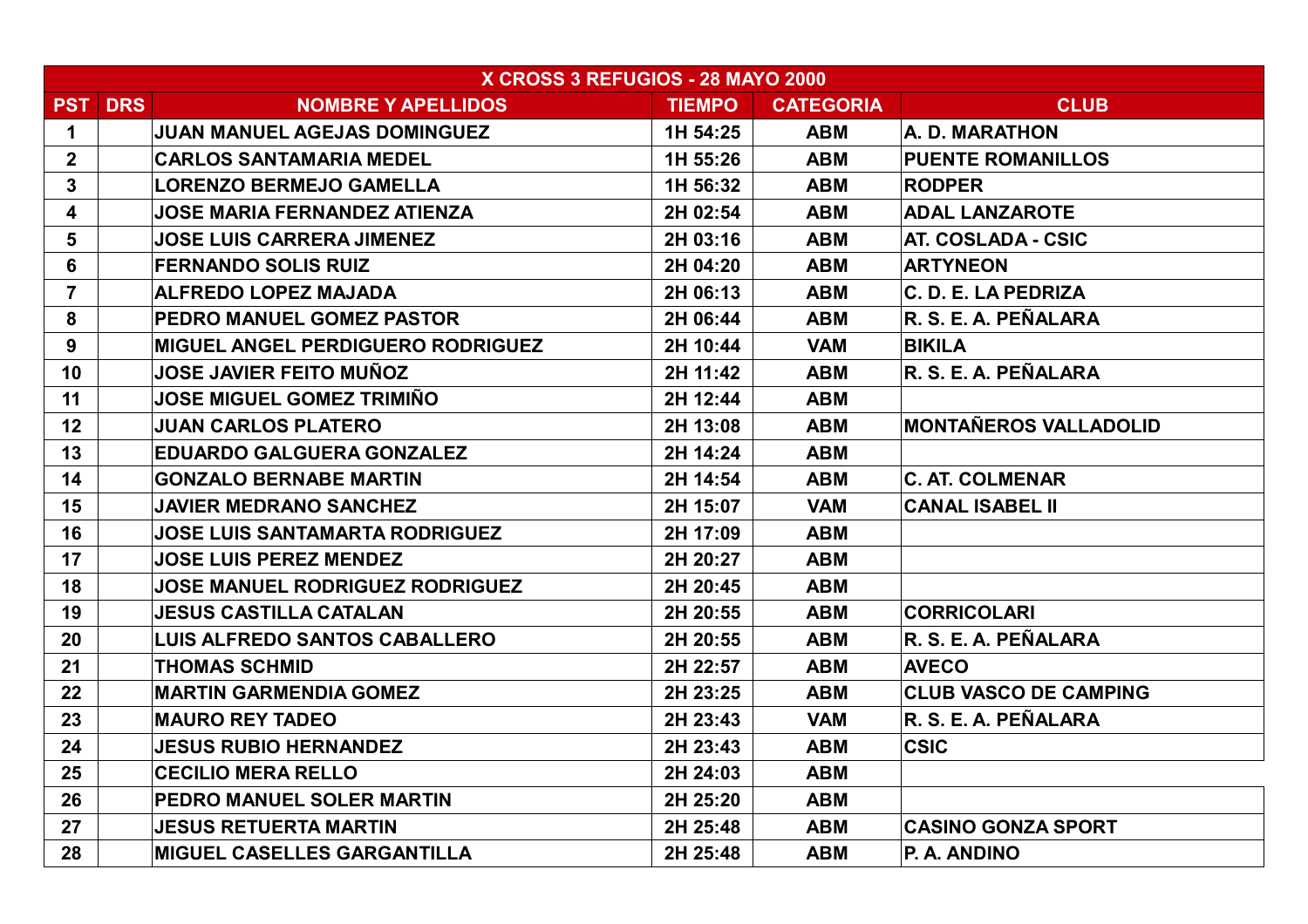| <b>PST</b> | <b>DRS</b> | <b>NOMBRE Y APELLIDOS</b>          | <b>TIEMPO</b> | <b>CATEGORIA</b> | <b>CLUB</b>                     |
|------------|------------|------------------------------------|---------------|------------------|---------------------------------|
| 29         |            | <b>MANUEL FERNANDEZ HERAS</b>      | 2H 26:08      | <b>ABM</b>       |                                 |
| 30         |            | <b>LUIS COLMENAREJKO BARQUERO</b>  | 2H 26:33      | <b>ABM</b>       | <b>C. AT. COLMENAR</b>          |
| 31         |            | <b>JESUS OROBIO NARANJO</b>        | 2H 26:50      | <b>ABM</b>       |                                 |
| 32         |            | <b>LUIS PEÑACOBA CANO</b>          | 2H 26:50      | <b>ABM</b>       | <b>MONTAÑEROS VALLADOLID</b>    |
| 33         |            | <b>RAUL MONZON GOMEZ</b>           | 2H 27:17      | <b>ABM</b>       | <b>AVENTURA</b>                 |
| 34         |            | <b>OVIDIO CORTES DE PEDRO</b>      | 2H 27:43      | <b>ABM</b>       |                                 |
| 35         |            | <b>MANUEL OLIVERA MARAÑON</b>      | 2H 28:04      | <b>ABM</b>       | <b>INDUSTRIALES</b>             |
| 36         |            | <b>JOSE CALVO RAMIREZ</b>          | 2H 28:09      | <b>VAM</b>       | <b>ATL. GETAFE</b>              |
| 37         |            | <b>ANTONIO GARCIA GOMES</b>        | 2H 28:48      | <b>VAM</b>       | <b>CERRO VENTOSO (PORTUGAL)</b> |
| 38         |            | <b>EMILIO JOSE ESTEVE GOMEZ</b>    | 2H 29:10      | <b>ABM</b>       |                                 |
| 39         |            | <b>FERNANDO GOICOLEA RUIGOMEZ</b>  | 2H 29:32      | <b>VAM</b>       |                                 |
| 40         |            | <b>TOMAS BURGALETA PEREZ-PRIM</b>  | 2H 29:36      | <b>ABM</b>       | <b>INDUSTRIALES</b>             |
| 41         |            | <b>IGNACIO PERALTA ROJO</b>        | 2H 30:20      | <b>ABM</b>       | <b>REAL CANOE</b>               |
| 42         |            | <b>JESUS VALERA ENRIQUEZ</b>       | 2H 31:43      | <b>VAM</b>       | R. S. E. A. PEÑALARA            |
| 43         |            | <b>ALVARO ROALES RUIZ</b>          | 2H 31:46      | <b>ABM</b>       | <b>CANGURO</b>                  |
| 44         |            | <b>JOSE ANTONIO DE LA COBA</b>     | 2H 31:48      | <b>ABM</b>       |                                 |
| 45         |            | <b>ANTONIO GONZALEZ CULEBRAS</b>   | 2H 31:50      | <b>ABM</b>       |                                 |
| 46         |            | <b>JOSE IGNACIO GOMEZ MARUGAN</b>  | 2H 32:14      | <b>ABM</b>       |                                 |
| 47         |            | <b>EDUARDO CARPINTERO MONTORA</b>  | 2H 32:25      | <b>ABM</b>       |                                 |
| 48         |            | <b>MIGUEL ANGEL JIMENO PASCUAL</b> | 2H 32:44      | <b>ABM</b>       | <b>CANDAS</b>                   |
| 49         |            | <b>ISIDRO LAPUENTE ALVAREZ</b>     | 2H 33:50      | <b>ABM</b>       |                                 |
| 50         |            | <b>ROBIN MOTA DAWSON</b>           | 2H 33:58      | <b>ABM</b>       |                                 |
| 51         |            | <b>FRANCISCO FARIÑAS FERNANDEZ</b> | 2H 34:01      | <b>ABM</b>       | <b>TROTAPINARES</b>             |
| 52         |            | <b>RAUL PALOMA PADILLA</b>         | 2H 34:22      | <b>ABM</b>       |                                 |
| 53         |            | <b>ANTONIO FERNANDEZ HERRERO</b>   | 2H 35:00      | <b>VAM</b>       | <b>TROTAPINARES</b>             |
| 54         |            | TOMAS FARIÑAS FERNANDEZ            | 2H 35:02      | <b>ABM</b>       | <b>TROTAPINARES</b>             |
| 55         |            | <b>JOSE GONZALEZ BENGOECHEA</b>    | 2H 35:53      | <b>VAM</b>       | <b>CORRICOLARI</b>              |
| 56         |            | <b>ROBERTO MARTINEZ ALVAREZ</b>    | 2H 36:45      | <b>ABM</b>       | <b>SAN JUAN</b>                 |
| 57         |            | <b>FERNANDO SIERRA DIAZ</b>        | 2H 36:55      | <b>ABM</b>       | <b>OASIS</b>                    |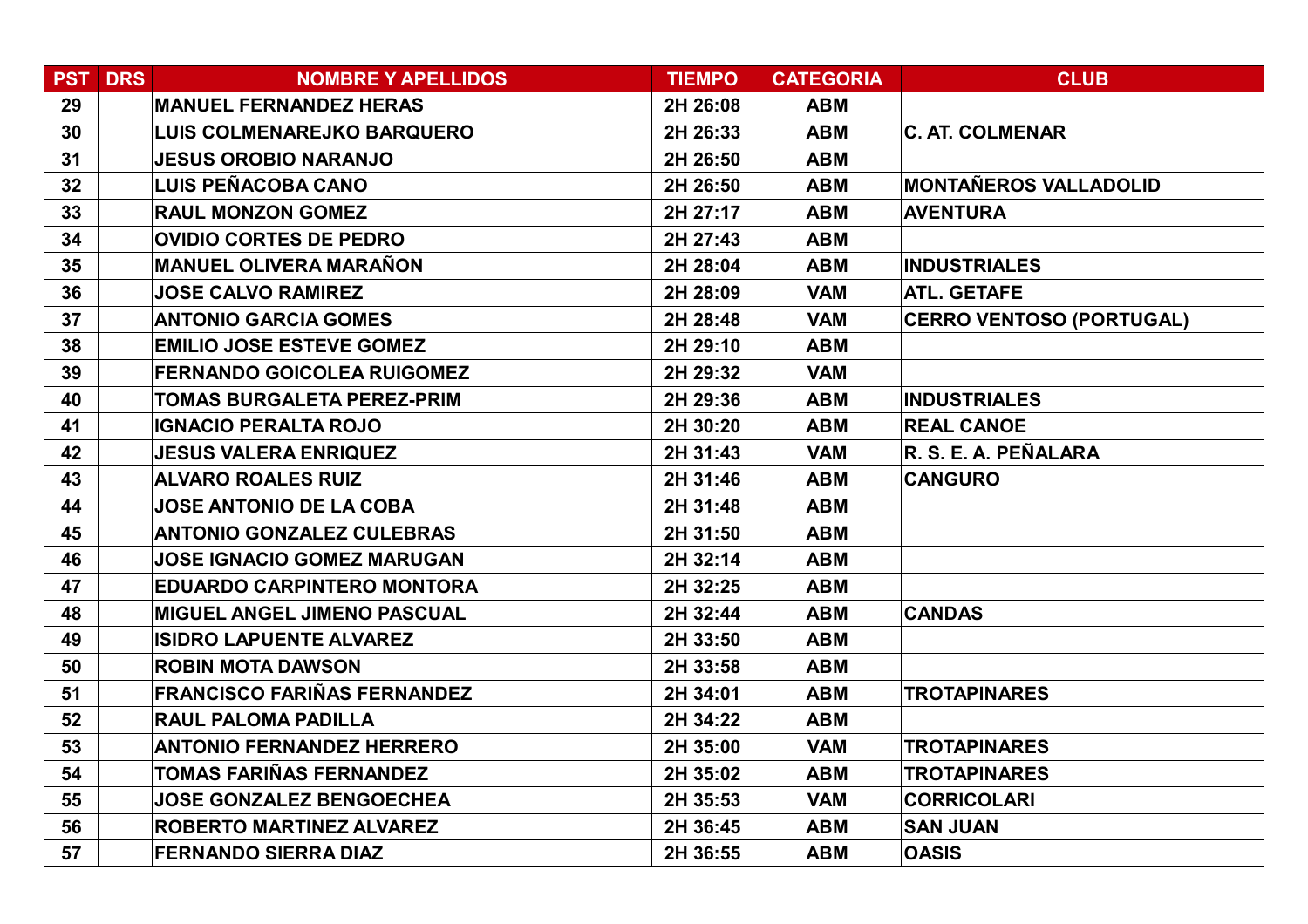| <b>PST</b> | DRS | <b>NOMBRE Y APELLIDOS</b>               | <b>TIEMPO</b> | <b>CATEGORIA</b> | <b>CLUB</b>             |
|------------|-----|-----------------------------------------|---------------|------------------|-------------------------|
| 58         |     |                                         | 2H 37:12      |                  |                         |
| 59         |     | <b>ANTONIO LEDESMA MUÑIZ</b>            | 2H 37:12      | <b>VAM</b>       | <b>RODPER</b>           |
| 60         |     | <b>SANTIAGO PAJARES RUBIO</b>           | 2H 38:05      | <b>VAM</b>       | <b>C. A. GUADARRAMA</b> |
| 61         |     | <b>JUAN MORATILLA DE LA FUENTE</b>      | 2H 38:46      | <b>VAM</b>       | <b>AVECO</b>            |
| 62         |     | <b>ENRIQUE GARRANDES TORRALBA</b>       | 2H 38:59      | <b>VAM</b>       | <b>CSIC</b>             |
| 63         |     | <b>LUIS MIGUEL SERRANO AYUSO</b>        | 2H 39:03      | <b>ABM</b>       |                         |
| 64         |     | <b>SONIA MORAN LUIS</b>                 | 2H 39:12      | <b>ABF</b>       | <b>CSIC</b>             |
| 65         |     | <b>JOSE LUIS FERNANDEZ IGLESIAS</b>     | 2H 39:47      | <b>ABM</b>       |                         |
| 66         |     | <b>FLORENTINO PARDO ACOSTA</b>          | 2H 40:46      | <b>ABM</b>       |                         |
| 67         |     | <b>DAVID VALHONDO PEREZ</b>             | 2H 40:59      | <b>ABM</b>       | <b>C. ATL. BOYAL</b>    |
| 68         |     | <b>FRANCISCO CANTERO MORA</b>           | 2H 41:15      | <b>ABM</b>       |                         |
| 69         |     | <b>JAIME ANABITARTE URRUTIA</b>         | 2H 41:15      | <b>VAM</b>       | R. S. E. A. PEÑALARA    |
| 70         |     | EUGENIO GARCIA-ARANDA ROJAS             | 2H 41:15      | <b>VAM</b>       | R. S. E. A. PEÑALARA    |
| 71         |     | <b>FRANCISCO PEREZ RODRIGUEZ-PATIÑO</b> | 2H 42:20      | <b>VAM</b>       | R. S. E. A. PEÑALARA    |
| 72         |     | <b>LUIS JORGE RAMOS MARTIN</b>          | 2H 42:36      | <b>ABM</b>       |                         |
| 73         |     | <b>LUIS FERNANDO DIEZ GIL</b>           | 2H 42:55      | <b>ABM</b>       | A. D. MARATHON          |
| 74         |     | <b>JULIAN JIMENEZ GOMEZ</b>             | 2H 43:15      | <b>ABM</b>       |                         |
| 75         |     | <b>FELIPE MORALES GARIDO</b>            | 2H 43:30      | <b>VAM</b>       | <b>MAPOMA</b>           |
| 76         |     | <b>LUIS ALONSO ESCOBERO CLEMENTE</b>    | 2H 43:42      | <b>ABM</b>       | <b>CRUZ ROJA</b>        |
| 77         |     | <b>CHARO RODRIGUEZ RAMON</b>            | 2H 43:42      | <b>VAF</b>       | <b>CORRICOLARI</b>      |
| 78         |     | <b>LUIS MIGUEL FARALDOS CRESPO</b>      | 2H 43:42      | <b>VAM</b>       | <b>CYTRIX</b>           |
| 79         |     | <b>GREGORIO RODRIGUEZ HERNANDES</b>     | 2H 43:42      | <b>VAM</b>       | <b>CORRICOLARI</b>      |
| 80         |     | <b>JESUS BLAZQUEZ ALVAREZ</b>           | 2H 44:32      | <b>ABM</b>       |                         |
| 81         |     | <b>LUIS FRANCISCO LOZANO RODRIGUEZ</b>  | 2H 45:29      | <b>VAM</b>       | R. S. E. A. PEÑALARA    |
| 82         |     | <b>JOSE GUILLERMO PEREZ DOMINGUEZ</b>   | 2H 45:15      | <b>ABM</b>       |                         |
| 83         |     | <b>JOSE PEREZ DIAZ</b>                  | 2H 47:15      | <b>VAM</b>       |                         |
| 84         |     | RAFAEL SANCHEZ DE LA COBA               | 2H 47:16      | <b>VAM</b>       | R. S. E. A. PEÑALARA    |
| 85         |     | <b>RICARDO RUIZ DOCAD</b>               | 2H 47:16      | <b>ABM</b>       |                         |
| 86         |     | <b>CESAR ALVAREZ DIAZ</b>               | 2H 47:16      | <b>ABM</b>       |                         |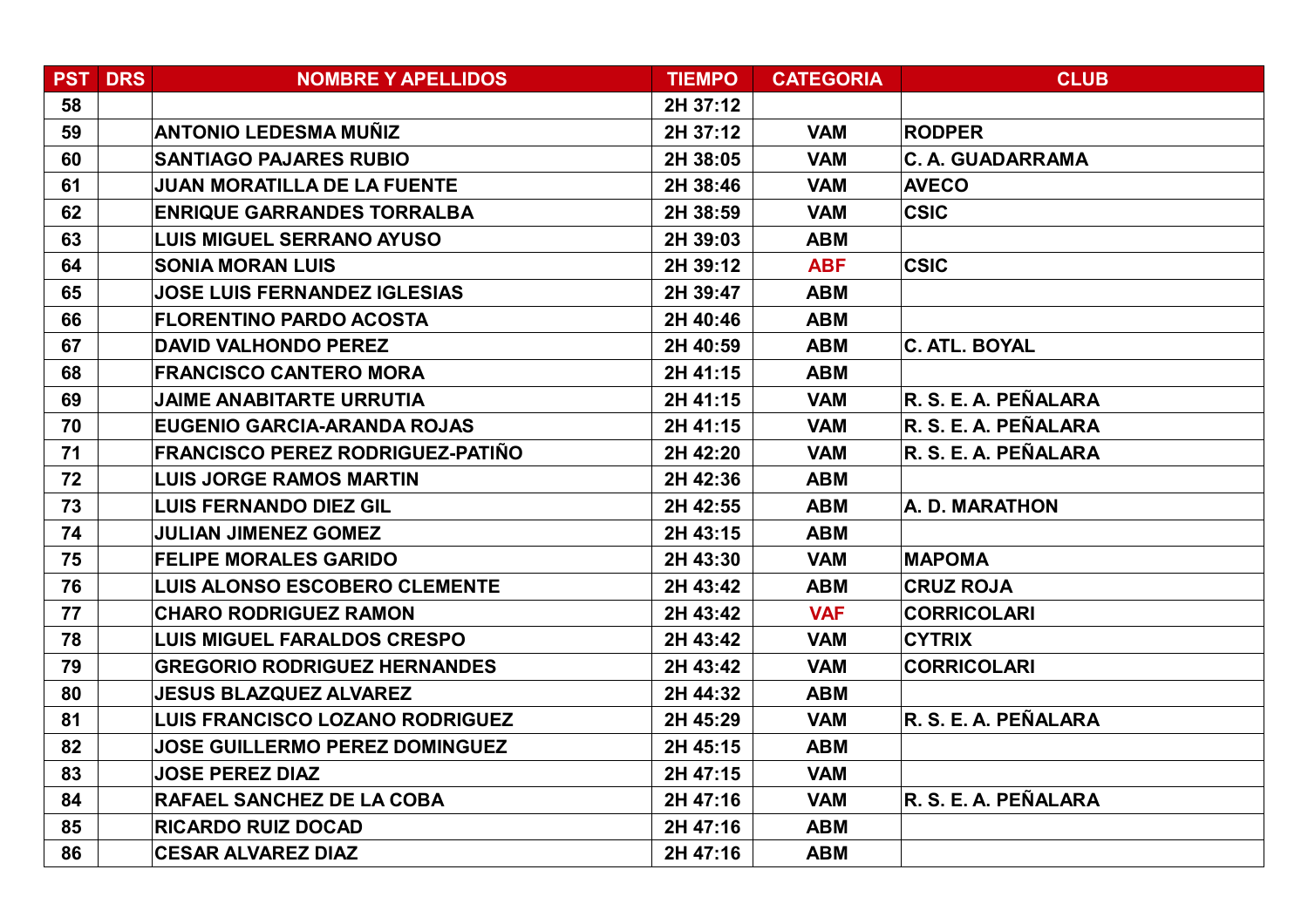|     | <b>PST DRS</b> | <b>NOMBRE Y APELLIDOS</b>             | <b>TIEMPO</b> | <b>CATEGORIA</b> | <b>CLUB</b>               |
|-----|----------------|---------------------------------------|---------------|------------------|---------------------------|
| 87  |                |                                       | 2H 48:04      |                  |                           |
| 88  |                | <b>ALFREDO RODRIGUEZ DELGADO</b>      | 2H 48:04      | <b>VAM</b>       | R. S. E. A. PEÑALARA      |
| 89  |                | <b>JOSE ANTONIO MARIN CEBALLOS</b>    | 2H 52:22      | <b>ABM</b>       |                           |
| 90  |                | <b>ENRIQUE QUINTELA MARIÑO</b>        | 2H 52:41      | <b>ABM</b>       |                           |
| 91  |                | <b>MIGUEL ANGEL VELA SOTO</b>         | 2H 52:41      | <b>VAM</b>       |                           |
| 92  |                | <b>ANGEL TARDAGUILA PIERNA</b>        | 2H 52:41      | <b>VAM</b>       |                           |
| 93  |                | <b>FERNANDO FERNANDEZ MORALES</b>     | 2H 53:13      | <b>ABM</b>       |                           |
| 94  |                | <b>JAVIER SANZ MONTORO</b>            | 2H 53:58      | <b>VAM</b>       | A. D. MARATHON            |
| 95  |                | <b>ERNESTO GONZALEZ LUIS</b>          | 2H 54:15      | <b>ABM</b>       |                           |
| 96  |                | <b>FRANCISCO BARCIA LUIS</b>          | 2H 55:13      | <b>VAM</b>       | <b>MAPOMA</b>             |
| 97  |                | <b>JACINTO PARRA HERNANDEZ</b>        | 2H 55:33      | <b>VAM</b>       | <b>C. ATL. BOYAL</b>      |
| 98  |                | <b>IGNACIO ZAHONERO MARTINEZ</b>      | 2H 55:44      | <b>VAM</b>       | <b>IBERIA</b>             |
| 99  |                | <b>IGNACIO GOMEZ MULERO</b>           | 2H 56:39      | <b>ABM</b>       |                           |
| 100 |                | <b>RAFAEL DOMENECH GIRONI</b>         | 2H 57:18      | <b>VAM</b>       | R. S. E. A. PEÑALARA      |
| 101 |                | <b>JOSE LUIS DE SANTOS PARRA</b>      | 2H 57:24      | <b>VAM</b>       | <b>CSIC</b>               |
| 102 |                | <b>ANTONIO GARCIA-PLATA FERNANDEZ</b> | 2H 57:57      | <b>ABM</b>       |                           |
| 103 |                | INIGO MARTINEZ GOMEZ                  | 2H 58:10      | <b>ABM</b>       | R. S. E. A. PEÑALARA      |
| 104 |                | <b>DOLORES SAN MARTIN MARTIN</b>      | 2H 58:16      | <b>ABF</b>       | A. D. MARATHON            |
| 105 |                | <b>MANUEL FERNANDEZ BODAS</b>         | 2H 58:18      | <b>VAM</b>       | <b>C. A. ZARZAQUEMADA</b> |
| 106 |                | <b>VALENTIN GRANDA GARCIA</b>         | 3H 00:39      | <b>VAM</b>       | R. S. E. A. PEÑALARA      |
| 107 |                | <b>JESUS GRANDA GARCIA</b>            | 3H 00:39      | <b>VAM</b>       | R. S. E. A. PEÑALARA      |
| 108 |                | <b>FRANCISCO MARTINEZ GARCIA</b>      | 3H 01:10      | <b>ABM</b>       |                           |
| 109 |                | <b>JOSE PEREZ CORRAL</b>              | 3H 04:45      | <b>ABM</b>       |                           |
| 110 |                | <b>MARCELO REPOLLET CABRILLA</b>      | 3H 08:08      | <b>ABM</b>       |                           |
| 111 |                | <b>FERNANDO PICAZO IZQUIERDO</b>      | 3H 08:08      | <b>VAM</b>       | <b>SUANCEZ</b>            |
| 112 |                | <b>FRANCISCO MONEDERO BUENO</b>       | 3H 09:01      | <b>ABM</b>       |                           |
| 113 |                | <b>MARCO SESMA</b>                    | 3H 09:01      | <b>ABM</b>       |                           |
| 114 |                | <b>FRANCISCO MUÑOZ ARELLANO</b>       | 3H 10:05      | <b>ABM</b>       |                           |
| 115 |                | <b>JOSE ROMAN FORTES ALEN</b>         | 3H 10:06      | <b>VAM</b>       |                           |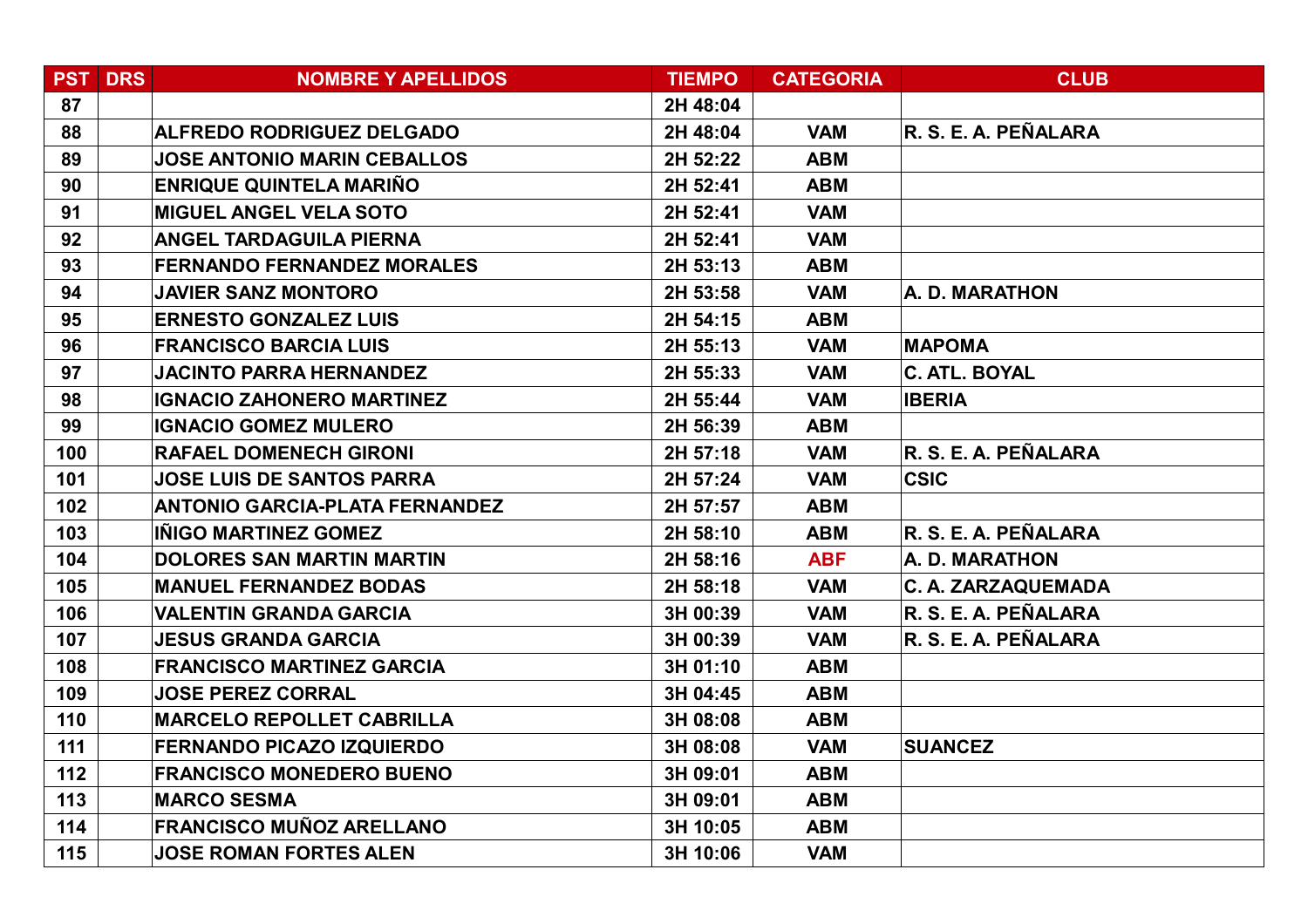|            | <b>PST DRS</b> | <b>NOMBRE Y APELLIDOS</b>              | <b>TIEMPO</b> | <b>CATEGORIA</b> | <b>CLUB</b>                     |
|------------|----------------|----------------------------------------|---------------|------------------|---------------------------------|
| 116        |                | <b>LUIS FELIPE PEREZ ROMERO</b>        | 3H 10:09      | <b>ABM</b>       |                                 |
| 117        |                | <b>ROSEL CEIJAS NOGUERA</b>            | 3H 10:33      | <b>ABM</b>       |                                 |
| 118        |                | <b>MONTSERRAT FORASTE RODRIGUEZ</b>    | 3H 10:39      | <b>VAF</b>       | R. S. E. A. PEÑALARA            |
| 119        |                | <b>ANTONIO BLANCO BRAVO</b>            | 3H 11:31      | <b>VAM</b>       | <b>AVECO</b>                    |
| 120        |                | <b>ANTONIO ROYO HIPOLITO</b>           | 3H 11:31      | <b>VAM</b>       |                                 |
| 121        |                | <b>JULIO NIETO ALVAREZ</b>             | 3H 13:40      | <b>ABM</b>       |                                 |
| 122        |                | <b>ENRIQUE PRIETO GONZALEZ</b>         | 3H 13:40      | <b>ABM</b>       |                                 |
| 123        |                | <b>SERAFIN GONÇALVEZ</b>               | 3H 14:08      | <b>VAM</b>       | <b>CERRO VENTOSO (PORTUGAL)</b> |
| 124        |                | <b>FRANCISCO CANTERO MORA</b>          | 3H 25:53      | <b>ABM</b>       |                                 |
| 125        |                | <b>MANUEL RAMOS SERRANO</b>            | 3H 37:16      | <b>VAM</b>       | R. S. E. A. PEÑALARA            |
| 126        |                | <b>JULIAN FERNANDEZ-CALVILLO OLANO</b> | 3H 39:55      | <b>ABM</b>       |                                 |
| 127        |                | <b>FERNANDO LOPEZ TARRES</b>           | 3H 39:55      | <b>ABM</b>       | <b>MAPOMA</b>                   |
| 128        |                | <b>FRANCISCO JAVIER CASTILLO VEGA</b>  | 3H 43:39      | <b>ABM</b>       |                                 |
| 129        |                | <b>MANUEL SANTIAGO MERINO</b>          | 3H 46:25      | <b>ABM</b>       |                                 |
| 130        |                | PABLO GRISALEÑA MACIAS                 | 3H 46:26      | <b>ABM</b>       |                                 |
| 131        |                | <b>ELADIO SERRANO SEIJAS</b>           | 3H 51:37      | <b>VAM</b>       | <b>MAPOMA</b>                   |
| 132        |                | <b>ANGEL MONTERO LEJARDI</b>           | 3H 51:37      | <b>VAM</b>       |                                 |
| 133        |                | <b>MOISES CAMENO HERAS</b>             | 3H 51:37      | <b>VAM</b>       |                                 |
| 134        |                | <b>FRANCISCO GARCIA ALVAREZ</b>        | 3H 52:52      | <b>ABM</b>       |                                 |
| 135        |                | <b>DEMETRIO MARTINEZ SANCHEZ</b>       | 3H 55:06      | <b>ABM</b>       | <b>CORRICOLARI</b>              |
| 136        |                | <b>MIGUEL RIVERA FERNANDEZ</b>         | 3H 55:06      | <b>VAM</b>       | <b>CORRICOLARI</b>              |
| <b>RET</b> |                | <b>JOSE MARIA MERCHAN</b>              |               |                  |                                 |
| <b>RET</b> |                | <b>JAVIER GUTIERREZ ALVARO</b>         |               |                  |                                 |
| <b>RET</b> |                | <b>ENRIQUE FARAGO BOTELLA</b>          |               |                  | <b>CHOGORI</b>                  |
| <b>RET</b> |                | PEDRO PALERO HERRERA                   |               |                  | A. D. MARATHON                  |
| <b>RET</b> |                | <b>PABLO VARA MONTIEL</b>              |               |                  | A. D. MARATHON                  |
| <b>RET</b> |                | <b>LUIS GENDIVE FERNANDEZ</b>          |               |                  |                                 |
| <b>RET</b> |                | <b>MANUEL BEJARANO VAZQUEZ</b>         |               |                  |                                 |
| <b>RET</b> |                | <b>ALONSO JIMENEZ GARCIA</b>           |               |                  | <b>MAPOMA</b>                   |